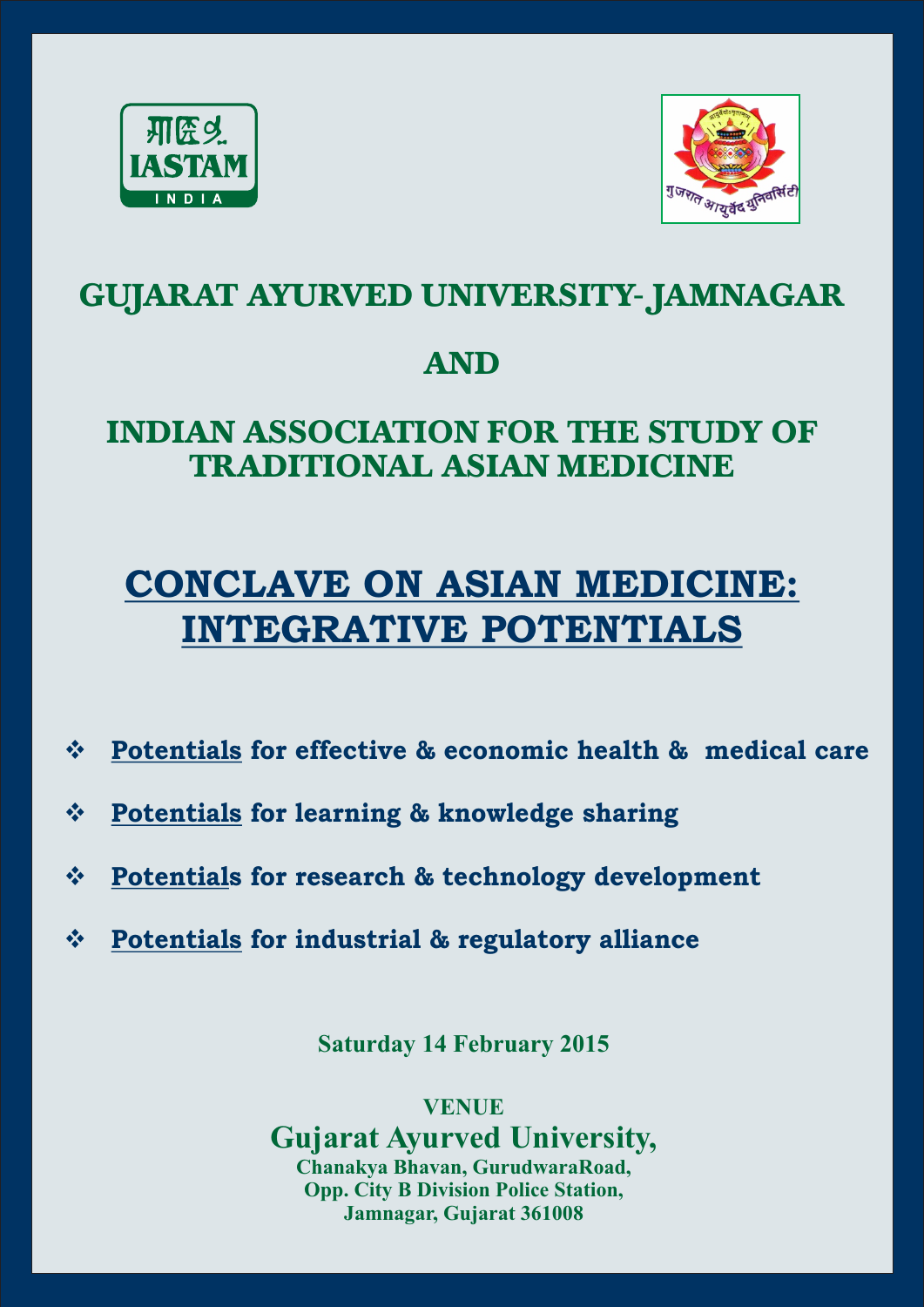## 'ASIAN MEDICINE: INTEGRATIVE POTENTIALS'

## Background note prepared by Prof. Dr. Narendra Bhatt and Prof. Dr. Manasi Deshpande IASTAM- INDIA

Asian Medicine is widely accepted and practiced in Asian cultures, but is still considered "alternative" in western countries and at times even in its country origin. Asian Medicine have long history and the sum total of the knowledge, skill, and practices based on the theories, beliefs, and experiences indigenous to different cultures, whether explicable or not, are used in the maintenance of health as well as in the prevention, diagnosis, improvement or treatment of physical and mental illnesses. These practices vary widely from country to country with certain practices regarded differently depending on the culture, understanding, socio economical priorities and accessibility and reach of conventional medicine.

Asian medicine has potential that can be contribute to health and medical services delivery the world over. It has potential now to play a significant role in the economic development of number of countries.

There is need to promote the safe, effective use of Asian medicine by learning, training, researching, integrating products, practitioners, practice and regulating, into health systems.

There is need for scholars and other experts not only from Asian countries but also from biomedicine and western world should to come together to mandate relevant activities that will help use of these systems evolve as a part of main stream medicine.

There exist number of opportunities and challenges in relation to national policies, law and regulation, quality, safety and effectiveness of Asian Medicine, universal health coverage and the integration of Asian Medicine for effective health delivery systems.

#### **Need for Common Strategies for Asian Medicine-**

Following strategy could be adopted for promotion of Asian Medicine.

**Policy**- To integrate Asian Medicine within national health care systems, where feasible, by developing and implementing national policies and programmes

**Quality, Safety and Efficacy** -To promote the safety, efficacy and quality of Amby expanding the knowledge base, and providing guidance on regulatory and quality assurance standards.

**Access**- To increase the availability and affordability of Asian Medicine, so poor people can easily access.

**Rational Use**-To promotes therapeutically sound use of appropriate Asian Medicine. By Practitioners and consumers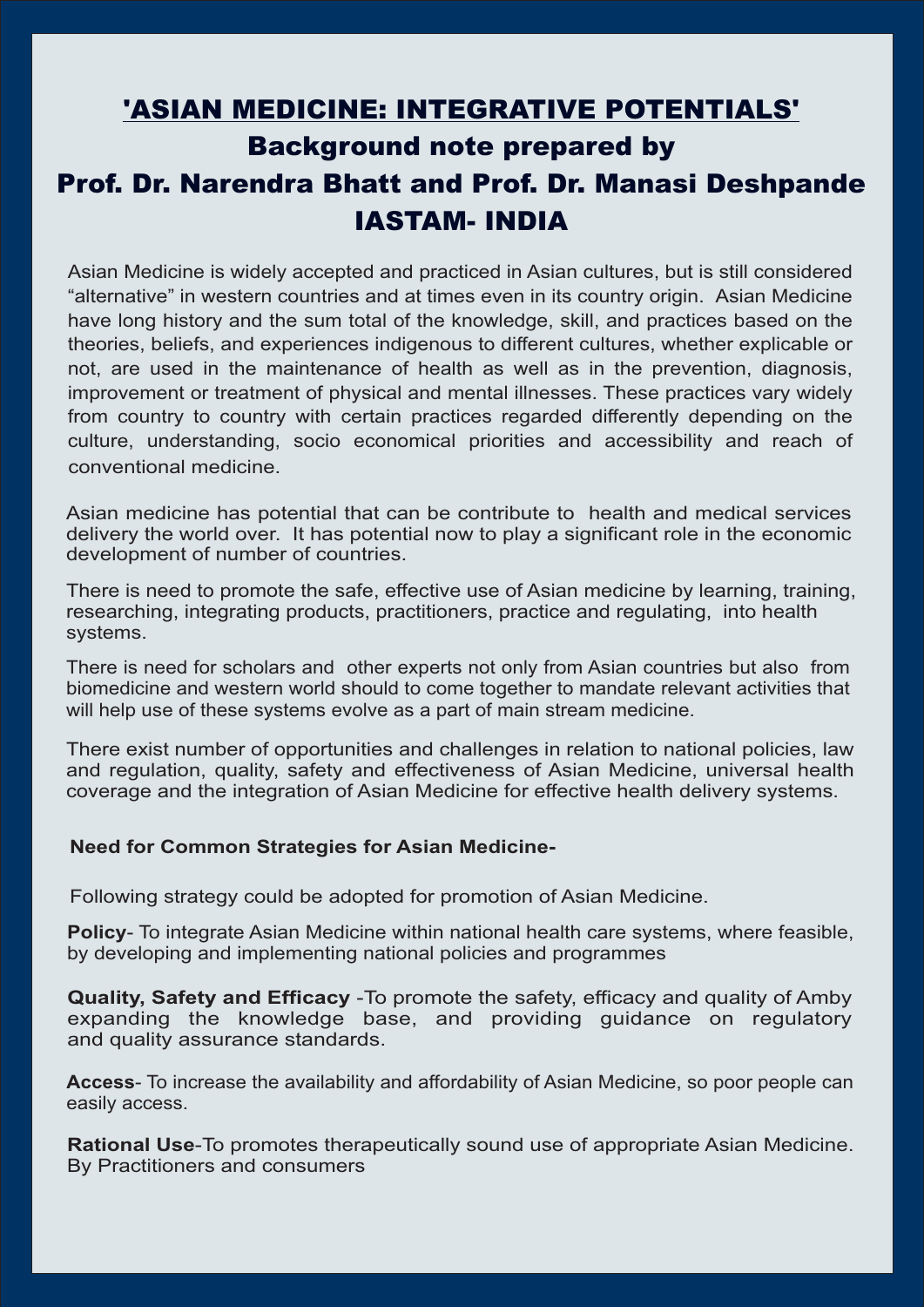#### **INTEGRATE AND EXCHANGES NEEDED BETWEEN ASIAN COUNTRIES**

#### **1. Potentials for Effective & Economic Health & Medical Care**

- \* Promote mutual respect, collaboration and understanding between conventional and Asian Medicine practitioners.
- Promote international communication among practitioner communities regarding integrative models.
- **\*** Develop Common complementary strategies.
- \* Identify sources of evidence, whether historical, traditional or scientific, which support or validate a particular therapy.
- \* Determine the risk/benefit profile.
- **Evaluate Cost-effectiveness.**

#### **2. Potentials for Learning & Knowledge sharing**

- Strengthen interdisciplinary education and collaborative practice between conventional medicine practitioners and Asian Medicine practitioners.
- \* Promote partnership and dialogue about self-health care amongst all Stakeholders of Asian region
- **Encourage Interaction and exchanges.**
- **EXECTE Create Learning platform for higher education.**
- \* Encourage knowledge generation, translation and dissemination by establishing a comprehensive and inclusive approach for quality and cost effective research.

#### **3. Potential for Research & Technology Development**

- Address issues of inadequate evidence base for Asian medicine therapies and products
- Create adequate support of research
- **EXECUTE:** Develop research methodologies.
- \* Standardization approach to products and practices.
- \* Promote research and development, innovation, knowledge management
- Develop a national and international research agenda which acknowledges and includes various types of research models that are appropriate and complimentary in nature.

#### **4. Potentials for Industrial & Regulatory Alliance**

- Evolve international and national standards for ensuring safety, efficacy, and quality control
- \* Provide regulation of Asian Medicine Products and procedures.
- \* Recognise registration of Asian medicine providers.
- Identify possible areas where Asian Medicine could be effective.
- Develop mechanisms/guidelines for consumer education and protection, Complaint channels and the proper use of Asian Medicine products, practitioners and services, including their promotion and advertising.
- Monitor the safety